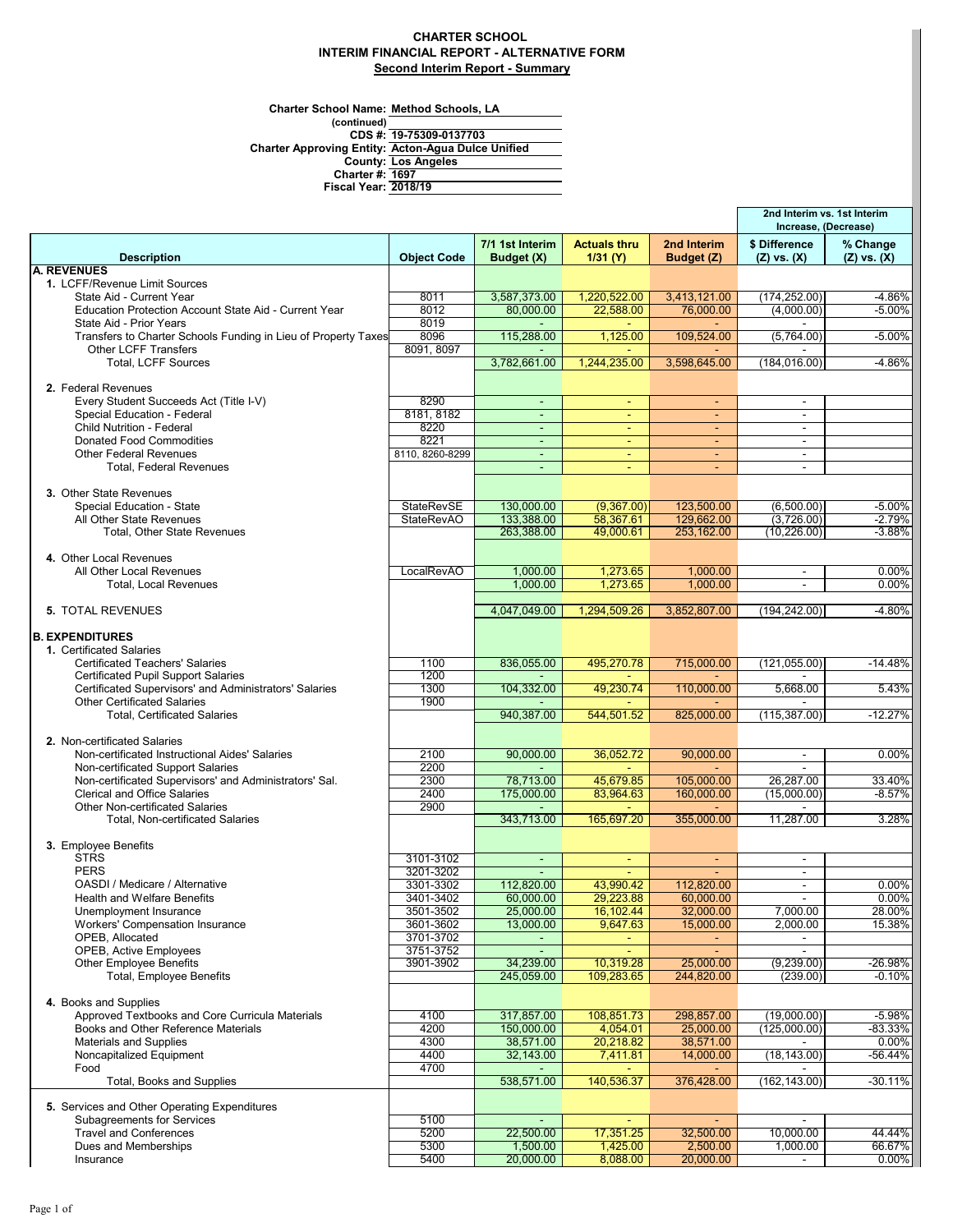| Operations and Housekeeping Services                                         | 5500        | 10,000.00    | 3,335.00                 | 10.000.00    |                          | $0.00\%$ |
|------------------------------------------------------------------------------|-------------|--------------|--------------------------|--------------|--------------------------|----------|
| Rentals, Leases, Repairs, and Noncap. Improvements                           | 5600        | 155,110.00   | 103,406.08               | 155,110.00   |                          | 0.00%    |
| <b>Transfers of Direct Costs</b>                                             | 5700-5799   |              |                          |              |                          |          |
| Professional/Consulting Services and Operating Expend.                       | 5800        | 379.291.00   | 116.559.64               | 379.076.00   | (215.00)                 | $-0.06%$ |
| Communications                                                               | 5900        | 19.357.00    | 14,775.14                | 31,500.00    | 12,143.00                | 62.73%   |
| Total, Services and Other Operating Expenditures                             |             | 607.758.00   | 264.940.11               | 630.686.00   | 22.928.00                | 3.77%    |
|                                                                              |             |              |                          |              |                          |          |
| 6. Capital Outlay (Objects 6100-6170, 6200-6500 modified accrual basis only) |             |              |                          |              |                          |          |
| Land and Land Improvements                                                   | 6100-6170   | ٠            | $\overline{\phantom{a}}$ | $\sim$       | $\overline{a}$           |          |
| Buildings and Improvements of Buildings                                      | 6200        |              |                          |              |                          |          |
| Books and Media for New School Libraries or Major                            |             |              |                          |              |                          |          |
| <b>Expansion of School Libraries</b>                                         | 6300        | ٠            | $\overline{\phantom{a}}$ | ٠            | ٠                        |          |
| Equipment                                                                    | 6400        | ٠            | ٠                        | ٠            |                          |          |
| <b>Equipment Replacement</b>                                                 | 6500        | ۰            | ٠                        | ٠            |                          |          |
| Depreciation Expense (for accrual basis only)                                | 6900        | ÷            | $\overline{\phantom{a}}$ | ٠            | ۰                        |          |
| <b>Total, Capital Outlay</b>                                                 |             |              | $\overline{\phantom{a}}$ |              | ۰                        |          |
|                                                                              |             |              |                          |              |                          |          |
| 7. Other Outgo                                                               |             |              |                          |              |                          |          |
| Tuition to Other Schools                                                     | 7110-7143   | ÷            | $\overline{\phantom{a}}$ | $\sim$       | $\overline{\phantom{a}}$ |          |
| Transfers of Pass-through Revenues to Other LEAs                             | 7211-7213   |              |                          |              | $\blacksquare$           |          |
| Transfers of Apportionments to Other LEAs - Spec. Ed.                        | 7221-7223SE |              |                          |              | ۰                        |          |
| Transfers of Apportionments to Other LEAs - All Other                        | 7221-7223AO |              | $\blacksquare$           | ٠            |                          |          |
| All Other Transfers                                                          | 7281-7299   | ۰            | $\blacksquare$           | ٠            |                          |          |
| <b>Transfers of Indirect Costs</b>                                           | 7300-7399   |              | $\overline{\phantom{a}}$ | ٠            |                          |          |
| Debt Service:                                                                |             |              |                          |              |                          |          |
| Interest                                                                     | 7438        | 1,000.00     | 224.00                   | 1,000.00     | ۰                        | $0.00\%$ |
| Principal (for modified accrual basis only)                                  | 7439        |              |                          |              |                          |          |
| Total, Other Outgo                                                           |             | 1,000.00     | 224.00                   | 1,000.00     | ۰                        | $0.00\%$ |
|                                                                              |             |              |                          |              |                          |          |
| <b>8. TOTAL EXPENDITURES</b>                                                 |             | 2,676,488.00 | 1,225,182.85             | 2.432.934.00 | (243, 554.00)            | $-9.10%$ |
|                                                                              |             |              |                          |              |                          |          |
| C. EXCESS (DEFICIENCY) OF REVENUES OVER EXPEND.                              |             |              |                          |              |                          |          |
| BEFORE OTHER FINANCING SOURCES AND USES (A5-B8)                              |             | 1.370.561.00 | 69.326.41                | 1.419.873.00 | 49.312.00                | 3.60%    |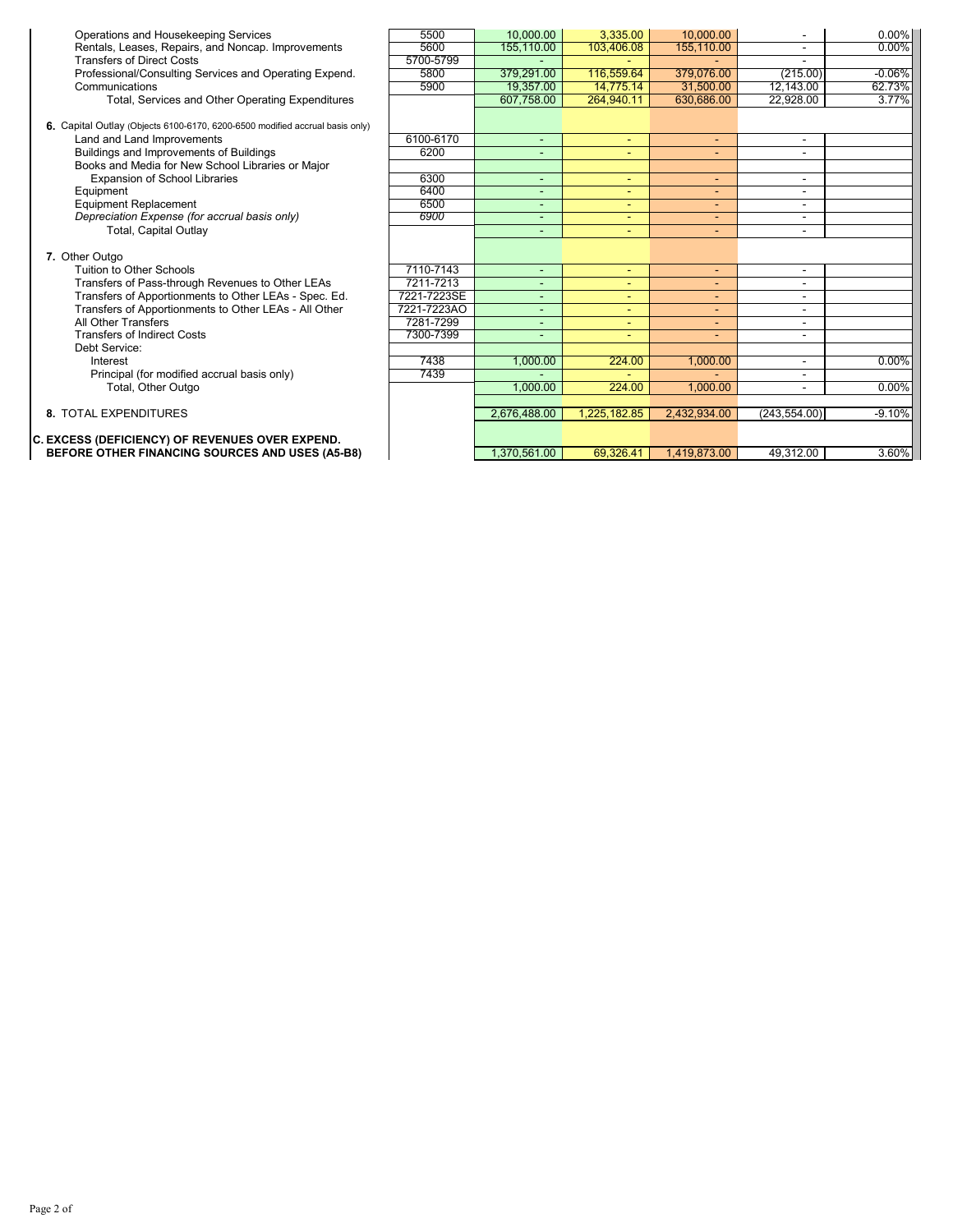| <b>D. OTHER FINANCING SOURCES / USES</b><br>1. Other Sources  | 8930-8979  | $\blacksquare$           | $\overline{\phantom{a}}$ | $\sim$                   | $\overline{\phantom{0}}$ |            |
|---------------------------------------------------------------|------------|--------------------------|--------------------------|--------------------------|--------------------------|------------|
| 2. Less: Other Uses                                           | 7630-7699  |                          | ٠                        |                          |                          |            |
| 3. Contributions Between Unrestricted and Restricted Accounts |            |                          |                          |                          |                          |            |
| (must net to zero)                                            | 8980-8999  |                          | $\overline{\phantom{a}}$ | $\sim$                   |                          |            |
|                                                               |            |                          |                          |                          |                          |            |
| 4. TOTAL OTHER FINANCING SOURCES / USES                       |            | ÷                        | ٠                        | ÷.                       | ۰                        |            |
| E. NET INCREASE (DECREASE) IN FUND BALANCE (C + D4)           |            | 1,370,561.00             | 69,326.41                | 1,419,873.00             | 49,312.00                | 3.60%      |
| <b>F. FUND BALANCE, RESERVES</b>                              |            |                          |                          |                          |                          |            |
| 1. Beginning Fund Balance                                     |            |                          |                          |                          |                          |            |
| a. As of July 1                                               | 9791       | 750,840.81               | $\overline{\phantom{a}}$ | $\overline{\phantom{a}}$ | (750, 840.81)            | $(100\%)$  |
| b. Adjustments/Restatements                                   | 9793, 9795 |                          |                          |                          |                          |            |
| c. Adjusted Beginning Fund Balance                            |            | 750,840.81               |                          |                          |                          |            |
| 2. Ending Fund Balance, June 30 ( $E + F.1.c.$ )              |            | 2,121,401.81             | 69,326.41                | 1,419,873.00             |                          |            |
|                                                               |            |                          |                          |                          |                          |            |
| Components of Ending Fund Balance:                            |            |                          |                          |                          |                          |            |
| a. Nonspendable                                               |            |                          |                          |                          |                          |            |
| Revolving Cash (equals object 9130)                           | 9711       | $\blacksquare$           | ٠                        | ٠                        | $\overline{\phantom{0}}$ |            |
| Stores (equals object 9320)                                   | 9712       |                          | ٠                        |                          | ٠                        |            |
| Prepaid Expenditures (equals object 9330)                     | 9713       |                          | ٠                        |                          | ۰                        |            |
| All Others                                                    | 9719       | -                        |                          |                          |                          |            |
| b. Restricted                                                 | 9740       |                          | ٠                        | 143.994.00               | 143.994.00               | <b>New</b> |
| c Committed                                                   |            |                          |                          |                          |                          |            |
| <b>Stabilization Arrangements</b>                             | 9750       | $\blacksquare$           | ٠                        | ۰.                       | $\overline{\phantom{0}}$ |            |
| <b>Other Commitments</b>                                      | 9760       |                          |                          |                          |                          |            |
| d Assigned                                                    |            |                          |                          |                          |                          |            |
| <b>Other Assignments</b>                                      | 9780       | $\overline{\phantom{a}}$ | $\blacksquare$           | ٠                        | $\overline{\phantom{a}}$ |            |
| e. Unassigned/Unappropriated                                  |            |                          |                          |                          |                          |            |
| Reserve for Economic Uncertainties                            | 9789       | 63.642.05                | $\overline{\phantom{a}}$ |                          | (63, 642.05)             | $(100\%)$  |
| Unassigned/Unappropriated Amount                              | 9790       | 2,057,759.76             | 69,326.41                | 1,275,879.00             | (781, 880.76)            | $-38.00%$  |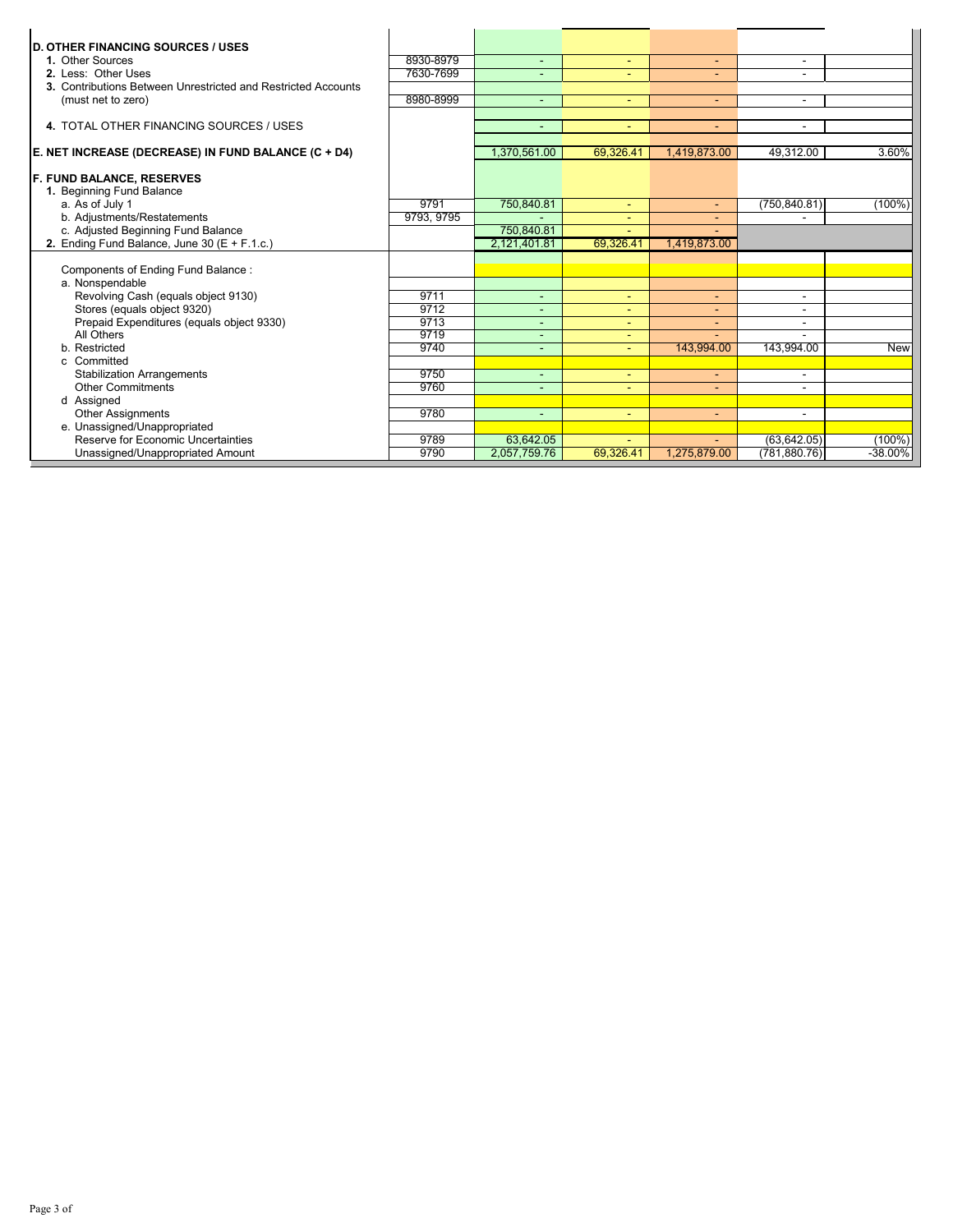### **Second Interim Report - Detail CHARTER SCHOOL INTERIM FINANCIAL REPORT - ALTERNATIVE FORM**

**Method Schools, LA**

**Charter School Name: (continued) CDS #: Charter Approving Entity: County: Charter #: Fiscal Year: 19-75309-0137703 Acton-Agua Dulce Unified Los Angeles 1697 2018/19**

*This charter school uses the following basis of accounting:*

**x Accrual Basis** (Applicable Capital Assets / Interest on Long-Term Debt / Long-Term Liabilities objects are 6900, 7438, 9400-9499, and 9660-9669)

**Modified Accrual Basis** (Applicable Capital Outlay / Debt Service objects are 6100-6170, 6200-6500, 7438, and 7439)

|                                                                                |                        | <b>1st Interim Budget</b> |                   |                          | Actuals thru 1/31                |                   |                          | 2nd Interim Budget       |                                                      |                        |
|--------------------------------------------------------------------------------|------------------------|---------------------------|-------------------|--------------------------|----------------------------------|-------------------|--------------------------|--------------------------|------------------------------------------------------|------------------------|
|                                                                                | <b>Object Code</b>     | <b>Unrestricted</b>       | <b>Restricted</b> | <b>Total</b>             | <b>Unrestricted</b>              | <b>Restricted</b> | <b>Total</b>             |                          |                                                      | <b>Total</b>           |
| <b>Description</b><br><b>A. REVENUES</b>                                       |                        |                           |                   |                          |                                  |                   |                          | <b>Unrestricted</b>      | <b>Restricted</b>                                    |                        |
| 1. LCFF Sources                                                                |                        |                           |                   |                          |                                  |                   |                          |                          |                                                      |                        |
| State Aid - Current Year                                                       | 8011                   | 3,587,373.00              | $\sim$            | 3,587,373.00             | 1,220,522.00                     |                   | 1,220,522.00             | 3,413,121.00             | $\sim$                                               | 3.413.121.00           |
| Education Protection Account State Aid - Current Year                          | 8012                   | 80,000.00                 | ÷                 | 80,000,00                | 22,588.00                        |                   | 22,588.00                | 76,000.00                | $\sim$                                               | 76,000.00              |
| State Aid - Prior Years                                                        | 8019                   |                           | ÷                 |                          |                                  |                   |                          |                          | $\blacksquare$                                       |                        |
| Transfers to Charter Schools in Lieu of Property Taxes<br>Other LCFF Transfers | 8096<br>8091, 8097     | 115,288.00                | $\sim$<br>$\sim$  | 115,288.00<br>$\sim$     | 1,125.00                         |                   | 1,125.00<br>$\sim$       | 109,524.00<br>٠          | $\sim$<br>$\sim$                                     | 109,524.00             |
| Total, LCFFSources                                                             |                        | 3,782,661.00              | $\sim$            | 3,782,661.00             | 1,244,235.00                     |                   | 1,244,235.00             | 3,598,645.00             |                                                      | 3.598.645.00           |
|                                                                                |                        |                           |                   |                          |                                  |                   |                          |                          |                                                      |                        |
| 2. Federal Revenues                                                            |                        |                           |                   |                          |                                  |                   |                          |                          |                                                      |                        |
| Every Student Succeeds Act (Title I - V)                                       | 8290                   | $\bar{\phantom{a}}$       |                   | ÷                        | $\blacksquare$                   |                   | $\blacksquare$           | $\overline{\phantom{a}}$ |                                                      |                        |
| Special Education - Federal                                                    | 8181, 8182             | $\sim$                    |                   |                          | $\sim$                           |                   | $\blacksquare$           | ÷                        |                                                      |                        |
| Child Nutrition - Federal<br>Donated Food Commodities                          | 8220                   | $\overline{\phantom{a}}$  |                   | $\omega$                 | $\overline{\phantom{a}}$         |                   | $\overline{\phantom{a}}$ | $\overline{\phantom{a}}$ |                                                      |                        |
| Other Federal Revenues                                                         | 8221<br>8110, 8260-829 | $\sim$<br>$\sim$          |                   | $\blacksquare$<br>$\sim$ | $\blacksquare$<br>$\blacksquare$ |                   | $\sim$<br>$\omega$       | $\sim$<br>÷              |                                                      | $\sim$                 |
| Total, Federal Revenues                                                        |                        |                           |                   | ÷                        |                                  |                   | $\sim$                   |                          |                                                      |                        |
|                                                                                |                        |                           |                   |                          |                                  |                   |                          |                          |                                                      |                        |
| 3. Other State Revenues                                                        |                        |                           |                   |                          |                                  |                   |                          |                          |                                                      |                        |
| Special Education - State                                                      | StateRevSE             |                           | 130,000.00        | 130,000.00               | (9,367.00)                       |                   | (9,367.00)               |                          | 123,500.00                                           | 123,500.00             |
| All Other State Revenues                                                       | <b>StateRevAO</b>      | 112,188.00                | 21,200.00         | 133,388.00               | 58,367.61                        |                   | 58,367.61                | 109,168.00               | 20,494.00                                            | 129,662.00             |
| Total, Other State Revenues                                                    |                        | 112,188.00                | 151,200.00        | 263,388.00               | 49,000.61                        | $\sim$            | 49,000.61                | 109,168.00               | 143,994.00                                           | 253,162.00             |
| 4. Other Local Revenues                                                        |                        |                           |                   |                          |                                  |                   |                          |                          |                                                      |                        |
| All Other Local Revenues                                                       | LocalRevAO             | 1,000.00                  |                   | 1,000.00                 | 1,273.65                         |                   | 1,273.65                 | 1,000.00                 |                                                      | 1,000.00               |
| Total, Local Revenues                                                          |                        | 1,000.00                  |                   | 1,000.00                 | 1,273.65                         |                   | 1,273.65                 | 1,000.00                 |                                                      | 1,000.00               |
|                                                                                |                        |                           |                   |                          |                                  |                   |                          |                          |                                                      |                        |
| 5. TOTAL REVENUES                                                              |                        | 3,895,849.00              | 151,200.00        | 4,047,049.00             | 1,294,509.26                     | $\sim$            | 1,294,509.26             | 3,708,813.00             | 143,994.00                                           | 3,852,807.00           |
|                                                                                |                        |                           |                   |                          |                                  |                   |                          |                          |                                                      |                        |
| <b>B. EXPENDITURES</b><br>1. Certificated Salaries                             |                        |                           |                   |                          |                                  |                   |                          |                          |                                                      |                        |
| Certificated Teachers' Salaries                                                | 1100                   | 836,055.00                |                   | 836,055.00               | 495,270.78                       |                   | 495,270.78               | 715,000.00               | $\overline{\phantom{a}}$                             | 715,000.00             |
| Certificated Pupil Support Salaries                                            | 1200                   |                           |                   |                          |                                  |                   |                          |                          | $\sim$                                               |                        |
| Certificated Supervisors' and Administrators' Salaries                         | 1300                   | 104,332.00                |                   | 104,332.00               | 49,230.74                        |                   | 49,230.74                | 110,000.00               | $\sim$                                               | 110,000.00             |
| Other Certificated Salaries                                                    | 1900                   |                           |                   |                          |                                  |                   | $\sim$                   |                          | $\sim$                                               |                        |
| <b>Total, Certificated Salaries</b>                                            |                        | 940,387.00                |                   | 940.387.00               | 544,501.52                       |                   | 544,501.52               | 825,000.00               |                                                      | 825,000.00             |
| 2. Non-certificated Salaries                                                   |                        |                           |                   |                          |                                  |                   |                          |                          |                                                      |                        |
| Non-certificated Instructional Aides' Salaries                                 | 2100                   | 90,000.00                 |                   | 90,000.00                | 36,052.72                        |                   | 36,052.72                | 90,000.00                |                                                      | 90,000.00              |
| Non-certificated Support Salaries                                              | 2200                   |                           |                   |                          |                                  |                   |                          |                          | $\sim$                                               |                        |
| Non-certificated Supervisors' and Administrators' Sal.                         | 2300                   | 78,713.00                 |                   | 78,713.00                | 45,679.85                        |                   | 45,679.85                | 105,000.00               | ÷.                                                   | 105,000.00             |
| Clerical and Office Salaries                                                   | 2400                   | 175,000.00                |                   | 175,000.00               | 83,964.63                        |                   | 83,964.63                | 160,000,00               | $\omega$                                             | 160,000.00             |
| Other Non-certificated Salaries                                                | 2900                   |                           |                   |                          |                                  |                   |                          |                          | $\sim$                                               |                        |
| Total, Non-certificated Salaries                                               |                        | 343,713.00                |                   | 343,713.00               | 165,697.20                       |                   | 165,697.20               | 355,000.00               |                                                      | 355,000.00             |
| 3. Employee Benefits                                                           |                        |                           |                   |                          |                                  |                   |                          |                          |                                                      |                        |
| <b>STRS</b>                                                                    | 3101-3102              | $\sim$                    |                   | $\sim$                   | $\overline{\phantom{a}}$         |                   | $\sim$                   | $\sim$                   | $\overline{\phantom{a}}$                             |                        |
| <b>PERS</b>                                                                    | 3201-3202              | $\sim$                    |                   | $\sim$                   | $\overline{\phantom{a}}$         |                   | $\sim$                   | $\overline{\phantom{a}}$ | $\overline{\phantom{a}}$                             |                        |
| OASDI / Medicare / Alternative                                                 | 3301-3302              | 112,820.00                |                   | 112,820.00               | 43,990.42                        |                   | 43,990.42                | 112,820.00               | $\sim$                                               | 112,820.00             |
| Health and Welfare Benefits                                                    | 3401-3402              | 60,000.00                 |                   | 60,000.00                | 29,223.88                        |                   | 29,223.88                | 60,000.00                |                                                      | 60,000.00              |
| Unemployment Insurance                                                         | 3501-3502              | 25,000.00                 |                   | 25,000.00                | 16,102.44                        |                   | 16,102.44                | 32,000.00                |                                                      | 32,000.00              |
| Workers' Compensation Insurance                                                | 3601-3602              | 13,000.00                 |                   | 13,000.00                | 9,647.63                         |                   | 9,647.63                 | 15,000.00<br>$\sim$      | $\sim$<br>$\sim$                                     | 15,000.00              |
| OPEB, Allocated<br>OPEB, Active Employees                                      | 3701-3702<br>3751-3752 | $\sim$                    |                   | ٠<br>٠                   | $\sim$                           |                   | $\sim$                   |                          | ÷.                                                   |                        |
| Other Employee Benefits                                                        | 3901-3902              | 34,239.00                 |                   | 34.239.00                | 10.319.28                        |                   | 10.319.28                | 25,000.00                | ÷                                                    | 25,000.00              |
| Total, Employee Benefits                                                       |                        | 245,059.00                |                   | 245.059.00               | 109,283.65                       |                   | 109.283.65               | 244,820.00               |                                                      | 244,820.00             |
|                                                                                |                        |                           |                   |                          |                                  |                   |                          |                          |                                                      |                        |
| 4. Books and Supplies                                                          |                        |                           |                   |                          |                                  |                   |                          |                          |                                                      |                        |
| Approved Textbooks and Core Curricula Materials                                | 4100                   | 317,857.00                |                   | 317,857.00               | 108,851.73                       |                   | 108,851.73               | 298,857.00               | $\sim$                                               | 298,857.00             |
| Books and Other Reference Materials<br>Materials and Supplies                  | 4200<br>4300           | 150,000.00<br>17,371.00   | 21,200.00         | 150,000.00<br>38,571.00  | 4,054.01<br>20,218.82            |                   | 4,054.01<br>20,218.82    | 25,000.00<br>38,571.00   | $\overline{\phantom{a}}$                             | 25,000.00<br>38,571.00 |
| Noncapitalized Equipment                                                       | 4400                   | 32,143.00                 |                   | 32,143.00                | 7,411.81                         |                   | 7,411.81                 | 14,000.00                | $\overline{\phantom{a}}$<br>$\overline{\phantom{a}}$ | 14,000.00              |
| Food                                                                           | 4700                   |                           |                   |                          |                                  |                   |                          |                          |                                                      |                        |
| Total, Books and Supplies                                                      |                        | 517,371.00                | 21,200.00         | 538,571.00               | 140,536.37                       |                   | 140,536.37               | 376,428.00               |                                                      | 376,428.00             |
|                                                                                |                        |                           |                   |                          |                                  |                   |                          |                          |                                                      |                        |
| 5. Services and Other Operating Expenditures                                   |                        |                           |                   |                          |                                  |                   |                          |                          |                                                      |                        |
| Subagreements for Services                                                     | 5100                   |                           |                   |                          |                                  |                   |                          |                          | $\sim$                                               |                        |
| <b>Travel and Conferences</b><br>Dues and Memberships                          | 5200<br>5300           | 22,500.00<br>1,500.00     |                   | 22,500.00<br>1,500.00    | 17,351.25<br>1,425.00            |                   | 17,351.25<br>1,425.00    | 32,500.00<br>2,500.00    | ÷<br>$\sim$                                          | 32,500.00<br>2,500.00  |
| Insurance                                                                      | 5400                   | 20,000.00                 |                   | 20,000.00                | 8,088.00                         |                   | 8,088.00                 | 20,000.00                | $\overline{\phantom{a}}$                             | 20,000.00              |
| Operations and Housekeeping Services                                           | 5500                   | 10,000.00                 |                   | 10,000.00                | 3,335.00                         |                   | 3,335.00                 | 10,000.00                | $\overline{\phantom{a}}$                             | 10,000.00              |
| Rentals, Leases, Repairs, and Noncap. Improvements                             | 5600                   | 155,110.00                |                   | 155,110.00               | 103,406.08                       |                   | 103,406.08               | 155,110.00               | $\sim$                                               | 155,110.00             |
| <b>Transfers of Direct Costs</b>                                               | 5700-5799              |                           |                   | ٠.                       |                                  |                   |                          | $\overline{\phantom{a}}$ | $\overline{\phantom{a}}$                             |                        |
| Professional/Consulting Services and Operating Expend.                         | 5800                   | 249,291.00                | 130,000.00        | 379,291.00               | 116,559.64                       |                   | 116,559.64               | 379,076.00               | $\overline{\phantom{a}}$                             | 379,076.00             |
| Communications                                                                 | 5900                   | 19,357.00                 |                   | 19,357.00                | 14,775.14                        |                   | 14.775.14                | 31,500.00                |                                                      | 31,500.00              |
| Total, Services and Other Operating Expenditures                               |                        | 477,758.00                | 130,000.00        | 607,758.00               | 264,940.11                       |                   | 264,940.11               | 630,686.00               |                                                      | 630,686.00             |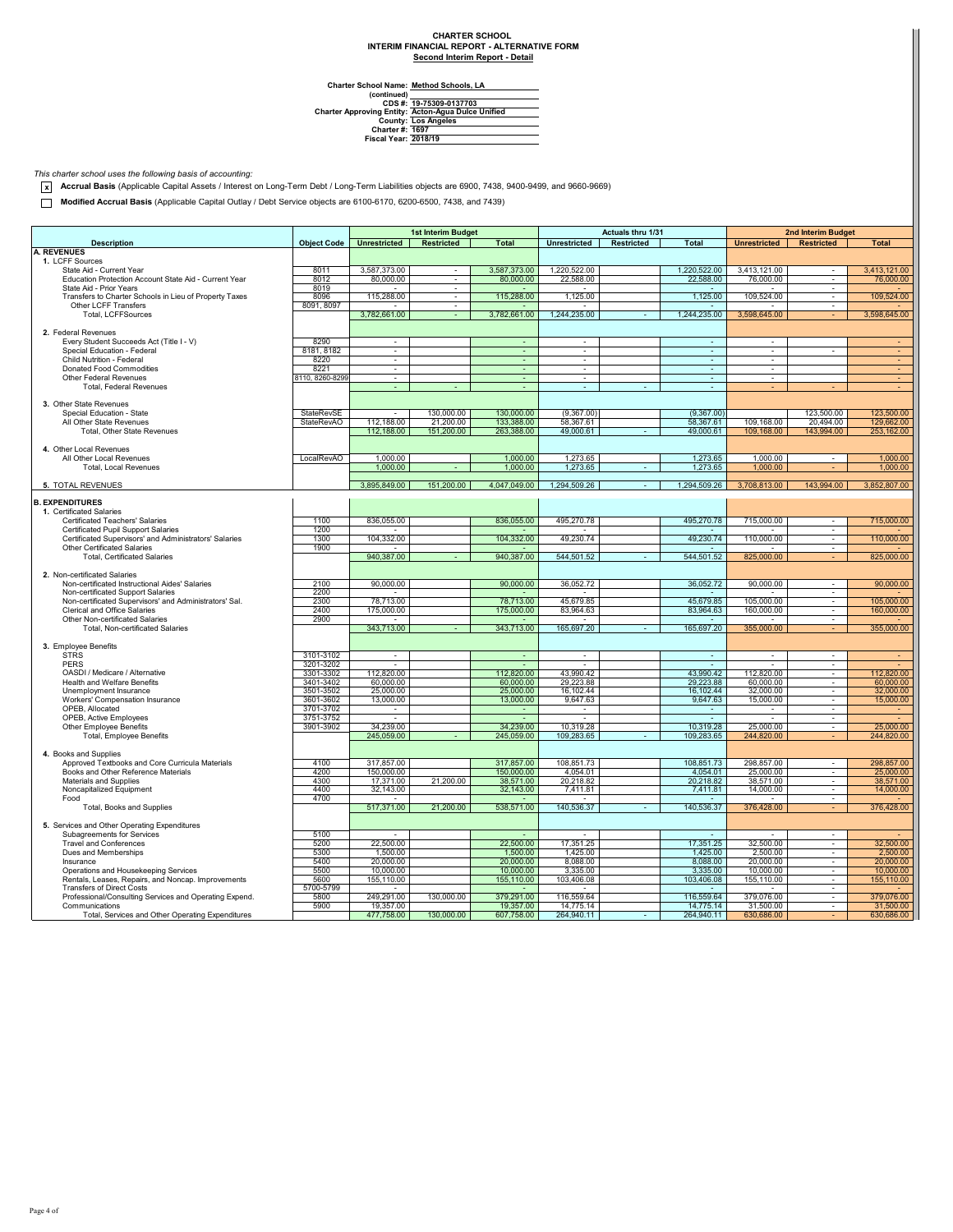| 6. Capital Outlay (Objects 6100-6170, 6200-6500 for modified accrual basis only) |              |                           |            |                           |                |                |                     |                    |              |                                |
|----------------------------------------------------------------------------------|--------------|---------------------------|------------|---------------------------|----------------|----------------|---------------------|--------------------|--------------|--------------------------------|
| Land and Land Improvements                                                       | 6100-6170    | $\sim$                    |            | $\sim$                    | $\sim$         |                | $\sim$              | $\sim$             | $\sim$       | $\sim$                         |
| Buildings and Improvements of Buildings                                          | 6200         | $\sim$                    |            | $\sim$                    | $\sim$         |                | $\omega$            | $\sim$             | $\sim$       | ÷                              |
| Books and Media for New School Libraries or Major                                |              |                           |            |                           |                |                |                     |                    |              |                                |
| Expansion of School Libraries                                                    | 6300         | $\sim$                    |            | $\sim$                    | $\sim$         |                | $\sim$              | $\sim$             | $\sim$       | $\sim$                         |
| Equipment                                                                        | 6400         | $\sim$                    |            | $\sim$                    | $\sim$         |                | $\sim$              | $\sim$             | $\sim$       | $\blacksquare$                 |
| Equipment Replacement                                                            | 6500         | $\sim$                    |            | $\sim$                    | $\sim$         |                | $\sim$              | $\sim$             | $\sim$       | $\sim$                         |
| Depreciation Expense (for accrual basis only)                                    | 6900         | $\sim$                    |            | $\sim$                    | $\sim$         |                | $\sim$              |                    | $\sim$       | $\sim$                         |
| Total, Capital Outlay                                                            |              | $\sim$                    | $\sim$     | $\sim$                    | $\sim$         | $\sim$         | $\sim$              | $\sim$             | $\sim$       | $\sim$                         |
| 7. Other Outgo                                                                   |              |                           |            |                           |                |                |                     |                    |              |                                |
| Tuition to Other Schools                                                         | 7110-7143    | $\sim$                    |            | $\sim$                    | $\sim$         |                | $\sim$              | $\sim$             | $\sim$       | $\sim$                         |
| Transfers of Pass-through Revenues to Other LEAs                                 | 7211-7213    | $\sim$                    |            | $\sim$                    | $\sim$         |                | $\sim$              | $\sim$             | $\sim$       | $\sim$                         |
| Transfers of Apportionments to Other LEAs - Spec. Ed.                            | 7221-7223SE  | $\sim$                    |            | $\sim$                    | $\sim$         |                | $\sim$              |                    | $\sim$       | $\sim$                         |
| Transfers of Apportionments to Other LEAs - All Other                            | 7221-7223AO  | $\sim$                    |            | $\sim$                    | $\sim$         |                | $\omega$            | $\sim$             | $\sim$       | $\sim$                         |
| All Other Transfers                                                              | 7281-7299    | $\sim$                    |            | $\sim$                    | $\sim$         |                | $\sim$              | $\sim$             | $\sim$       | $\sim$                         |
| <b>Transfers of Indirect Costs</b>                                               | 7300-7399    | $\sim$                    | $\bar{a}$  | $\omega$                  | $\blacksquare$ | $\sim$         | $\omega$            | $\sim$             | $\sim$       | $\blacksquare$                 |
| Debt Service:                                                                    |              |                           |            |                           |                |                |                     |                    |              |                                |
| Interest                                                                         | 7438         | 1.000.00                  |            | 1,000.00                  | 224.00         |                | 224.00              | 1.000.00           | $\sim$       | 1,000.00                       |
| Principal (for modified accrual basis only)                                      | 7439         | 1.000.00                  | ÷          | $\sim$<br>1.000.00        | 224.00         | $\sim$         | $\sim$<br>224.00    | $\sim$<br>1.000.00 | $\sim$<br>÷. | 1.000.00                       |
| Total, Other Outgo                                                               |              |                           |            |                           |                |                |                     |                    |              |                                |
| 8. TOTAL EXPENDITURES                                                            |              | 2.525.288.00              | 151,200.00 | 2,676,488.00              | 1.225.182.85   | $\sim$         | 1,225,182.85        | 2.432.934.00       | $\sim$       | 2.432.934.00                   |
|                                                                                  |              |                           |            |                           |                |                |                     |                    |              |                                |
| C. EXCESS (DEFICIENCY) OF REVENUES OVER EXPEND.                                  |              |                           |            |                           |                |                |                     |                    |              |                                |
| BEFORE OTHER FINANCING SOURCES AND USES (A5-B8)                                  |              | 1.370.561.00              |            | 1.370.561.00              | 69.326.41      | ÷              | 69.326.41           | 1,275,879.00       | 143.994.00   | 1.419.873.00                   |
|                                                                                  |              |                           |            |                           |                |                |                     |                    |              |                                |
| <b>D. OTHER FINANCING SOURCES / USES</b>                                         |              |                           |            |                           |                |                |                     |                    |              |                                |
| 1. Other Sources                                                                 | 8930-8979    | $\sim$                    |            | $\sim$                    | $\overline{a}$ |                | $\sim$              | $\sim$             | $\sim$       | $\sim$                         |
| 2. Less: Other Uses                                                              | 7630-7699    | $\sim$                    |            | $\sim$                    | $\sim$         |                | $\sim$              | $\sim$             | $\sim$       | $\sim$                         |
| 3. Contributions Between Unrestricted and Restricted Accounts                    |              |                           |            |                           |                |                |                     |                    |              |                                |
| (must net to zero)                                                               | 8980-8999    | $\sim$                    |            | $\sim$                    | $\sim$         |                | $\sim$              | $\sim$             | $\sim$       | $\sim$                         |
| 4. TOTAL OTHER FINANCING SOURCES / USES                                          |              |                           |            |                           |                | $\sim$         |                     |                    |              |                                |
|                                                                                  |              |                           |            |                           |                |                |                     |                    |              |                                |
|                                                                                  |              |                           |            |                           | $\sim$         |                | ÷.                  |                    | ÷            |                                |
|                                                                                  |              |                           |            |                           |                |                |                     |                    |              |                                |
| E. NET INCREASE (DECREASE) IN FUND BALANCE (C + D4)                              |              | 1.370.561.00              |            | 1.370.561.00              | 69.326.41      | $\sim$         | 69.326.41           | 1,275,879.00       | 143.994.00   | 1.419.873.00                   |
| F. FUND BALANCE, RESERVES                                                        |              |                           |            |                           |                |                |                     |                    |              |                                |
| 1. Beginning Fund Balance                                                        |              |                           |            |                           |                |                |                     |                    |              |                                |
| a. As of July 1                                                                  | 9791         | 750,840.81                |            | 750,840.81                |                |                | $\sim$              | $\sim$             | $\sim$       | $\sim$                         |
| b. Adjustments to Beginning Balance                                              | 9793, 9795   |                           |            | $\sim$                    |                |                | $\sim$              | $\sim$             | $\sim$       | $\sim$                         |
| c. Adiusted Beginning Balance                                                    |              | 750.840.81                |            | 750,840.81                | $\sim$         | $\overline{a}$ | $\sim$              |                    |              |                                |
| 2. Ending Fund Balance, June 30 (E + F.1.c.)                                     |              | 2.121.401.81              |            | 2.121.401.81              | 69.326.41      | $\sim$         | 69.326.41           | 1.275.879.00       | 143,994.00   | 1.419.873.00                   |
|                                                                                  |              |                           |            |                           |                |                |                     |                    |              |                                |
| Components of Ending Fund Balance:                                               |              |                           |            |                           |                |                |                     |                    |              |                                |
| a. Nonspendable                                                                  |              |                           |            |                           |                |                |                     |                    |              |                                |
| Revolving Cash (equals object 9130)                                              | 9711         |                           |            | $\sim$<br>$\sim$          |                |                | $\sim$<br>$\omega$  |                    |              | $\sim$<br>$\sim$               |
| Stores (equals object 9320)                                                      | 9712<br>9713 |                           |            | $\sim$                    |                |                | $\sim$              |                    |              | $\sim$                         |
| Prepaid Expenditures (equals object 9330)<br>All Others                          | 9719         |                           |            | $\sim$                    |                |                | $\sim$              |                    |              |                                |
| <b>b</b> Restricted                                                              | 9740         |                           |            | $\omega$                  |                | $\sim$         | $\sim$              |                    | 143,994.00   | 143,994.00                     |
| c. Committed                                                                     |              |                           |            |                           |                |                |                     |                    |              |                                |
| <b>Stabilization Arrangements</b>                                                | 9750         |                           |            | $\sim$                    |                |                | $\blacksquare$      |                    |              | $\sim$                         |
| Other Commitments                                                                | 9760         |                           |            | $\sim$                    |                |                | $\sim$              |                    |              | $\sim$                         |
| d. Assigned                                                                      |              |                           |            |                           |                |                |                     |                    |              |                                |
| Other Assignments                                                                | 9780         |                           |            | $\omega$                  |                |                | $\omega$            |                    |              | $\sim$                         |
| e Unassigned/Unappropriated                                                      |              |                           |            |                           |                |                |                     |                    |              |                                |
| Reserve for Economic Uncertainities<br>Unassigned/Unappropriated Amount          | 9789<br>9790 | 63.642.05<br>2.057.759.76 | $\sim$     | 63.642.05<br>2.057.759.76 | 69.326.41      | $\sim$         | $\sim$<br>69.326.41 | 1.275.879.00       | $\sim$       | $\overline{a}$<br>1,275,879.00 |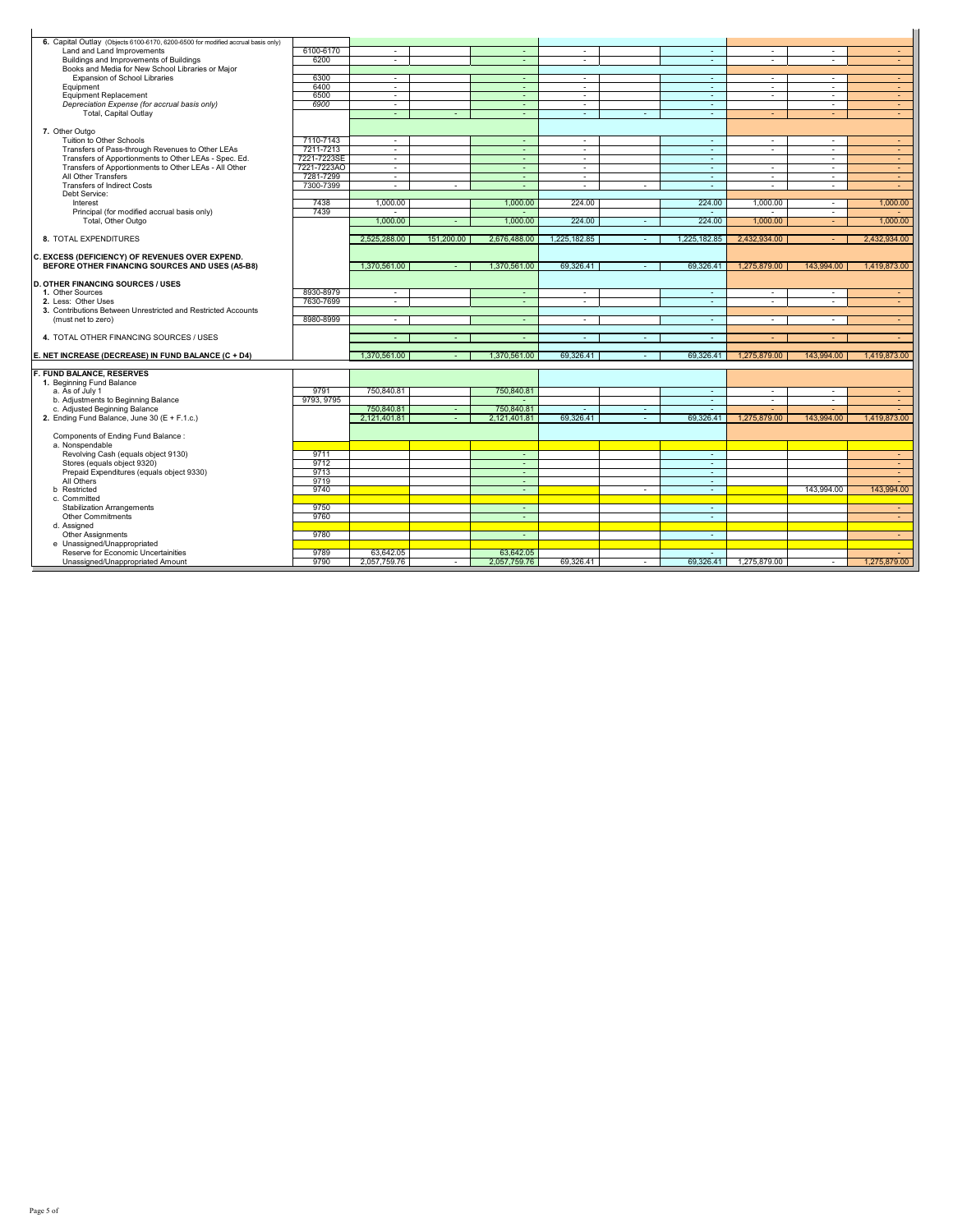## **MULTI-YEAR PROJECTION - ALTERNATIVE FORM Second Interim Report - MYP CHARTER SCHOOL**

| <b>Charter School Name: Method Schools, LA</b> |  |
|------------------------------------------------|--|
|                                                |  |

**(continued)**

**CDS #: 19-75309-0137703**

**Acton-Agua Dulce Unified Charter Approving Entity:**

**County: Los Angeles**

**Charter #: 1697**

**Fiscal Year: 2018/19**

#### *This charter school uses the following basis of accounting:*

**x Accrual Basis** (Applicable Capital Assets / Interest on Long-Term Debt / Long-Term Liabilities objects are 6900, 7438, 9400-9499, and 9660-9669)

**Modified Accrual Basis** (Applicable Capital Outlay / Debt Service objects are 6100-6170, 6200-6500, 7438, and 7439)

|                                                                                             |                    | FY 2018/19          |                   | <b>Totals for</b> | <b>Totals for</b>  |                    |
|---------------------------------------------------------------------------------------------|--------------------|---------------------|-------------------|-------------------|--------------------|--------------------|
| <b>Description</b>                                                                          | <b>Object Code</b> | <b>Unrestricted</b> | <b>Restricted</b> | <b>Total</b>      | 2019/20            | 2020/21            |
| <b>A. REVENUES</b>                                                                          |                    |                     |                   |                   |                    |                    |
| 1. LCFF Sources                                                                             |                    |                     |                   |                   |                    |                    |
| State Aid - Current Year                                                                    | 8011               | 3,413,121.00        | 0.00              | 3,413,121.00      | 3,505,528.00       | 3,603,759.00       |
| Education Protection Account State Aid - Current Year                                       | 8012               | 76,000.00           | 0.00              | 76,000.00         | 76,000.00          | 76,000.00          |
| State Aid - Prior Years                                                                     | 8019               | 0.00                | 0.00              | 0.00              | 0.00               | 0.00               |
| Transfers of Charter Schools in Lieu of Property Taxes                                      | 8096               | 109,524.00          | 0.00              | 109,524.00        | 109,524.00         | 109,524.00         |
| <b>Other LCFF Transfers</b>                                                                 | 8091, 8097         | 0.00                | 0.00              | 0.00              | 0.00               | 0.00               |
| <b>Total. LCFF Sources</b>                                                                  |                    | 3,598,645.00        | 0.00              | 3,598,645.00      | 3.691.052.00       | 3,789,283.00       |
|                                                                                             |                    |                     |                   |                   |                    |                    |
| 2. Federal Revenues                                                                         |                    |                     |                   |                   |                    |                    |
| Every Student Succeeds Act (Title I - V)                                                    | 8290               | 0.00                | 0.00              | 0.00              | 0.00               | 0.00               |
| Special Education - Federal                                                                 | 8181, 8182         | 0.00                | 0.00              | 0.00              | 0.00               | 0.00               |
| <b>Child Nutrition - Federal</b>                                                            | 8220               | 0.00                | 0.00              | 0.00              | 0.00               | 0.00               |
| <b>Donated Food Commodities</b>                                                             | 8221               | 0.00                | 0.00              | 0.00              | 0.00               | 0.00               |
| <b>Other Federal Revenues</b>                                                               | 8110, 8260-8299    | 0.00                | 0.00              | 0.00              | 0.00               | 0.00               |
| <b>Total, Federal Revenues</b>                                                              |                    | 0.00                | 0.00              | 0.00              | 0.00               | 0.00               |
|                                                                                             |                    |                     |                   |                   |                    |                    |
| 3. Other State Revenues                                                                     |                    |                     |                   |                   |                    |                    |
| Special Education - State                                                                   | <b>StateRevSE</b>  | 0.00                | 123.500.00        | 123.500.00        | 123.500.00         | 123.500.00         |
| All Other State Revenues                                                                    | <b>StateRevAO</b>  | 109,168.00          | 20.494.00         | 129,662.00        | 129.662.00         | 129,662.00         |
| Total, Other State Revenues                                                                 |                    | 109,168.00          | 143,994.00        | 253,162.00        | 253,162.00         | 253,162.00         |
|                                                                                             |                    |                     |                   |                   |                    |                    |
| 4. Other Local Revenues                                                                     |                    |                     |                   |                   |                    |                    |
| All Other Local Revenues                                                                    | LocalRevAO         | 1,000.00            | 0.00              | 1,000.00          | 1,000.00           | 1,000.00           |
| <b>Total, Local Revenues</b>                                                                |                    | 1.000.00            | 0.00              | 1.000.00          | 1.000.00           | 1.000.00           |
|                                                                                             |                    |                     |                   |                   |                    |                    |
| <b>5. TOTAL REVENUES</b>                                                                    |                    | 3,708,813.00        | 143.994.00        | 3,852,807.00      | 3,945,214.00       | 4,043,445.00       |
|                                                                                             |                    |                     |                   |                   |                    |                    |
| <b>B. EXPENDITURES</b>                                                                      |                    |                     |                   |                   |                    |                    |
| 1. Certificated Salaries                                                                    |                    |                     |                   |                   |                    |                    |
| <b>Certificated Teachers' Salaries</b>                                                      | 1100<br>1200       | 715,000.00          | 0.00              | 715.000.00        | 736.450.00         | 758,543.50         |
| <b>Certificated Pupil Support Salaries</b>                                                  |                    | 0.00                | 0.00              | 0.00              |                    | 0.00               |
| Certificated Supervisors' and Administrators' Salaries                                      | 1300               | 110,000.00          | 0.00              | 110,000.00        | 113,300.00         | 116,699.00         |
| <b>Other Certificated Salaries</b>                                                          | 1900               | 0.00                | 0.00              | 0.00              |                    | 0.00               |
| <b>Total, Certificated Salaries</b>                                                         |                    | 825,000.00          | 0.00              | 825,000.00        | 849,750.00         | 875,242.50         |
| 2. Non-certificated Salaries                                                                |                    |                     |                   |                   |                    |                    |
| Non-certificated Instructional Aides' Salaries                                              | 2100               | 90,000.00           | 0.00              | 90,000.00         | 92,700.00          | 95,481.00          |
|                                                                                             | 2200               | 0.00                | 0.00              | 0.00              | 0.00               | 0.00               |
| Non-certificated Support Salaries<br>Non-certificated Supervisors' and Administrators' Sal. | 2300               | 105,000.00          | 0.00              | 105,000.00        | 108,150.00         | 111,394.50         |
| <b>Clerical and Office Salaries</b>                                                         | 2400               | 160,000.00          | 0.00              | 160,000.00        | 164,800.00         | 169,744.00         |
| <b>Other Non-certificated Salaries</b>                                                      | 2900               | 0.00                | 0.00              | 0.00              |                    |                    |
| Total, Non-certificated Salaries                                                            |                    | 355,000.00          | 0.00              | 355,000.00        | 0.00<br>365,650.00 | 0.00<br>376,619.50 |
|                                                                                             |                    |                     |                   |                   |                    |                    |

|                                    |                    |                     | FY 2018/19        |            | <b>Totals for</b>        | <b>Totals for</b> |
|------------------------------------|--------------------|---------------------|-------------------|------------|--------------------------|-------------------|
| <b>Description</b>                 | <b>Object Code</b> | <b>Unrestricted</b> | <b>Restricted</b> | Total      | 2019/20                  | 2020/21           |
| 3. Employee Benefits               |                    |                     |                   |            |                          |                   |
| <b>STRS</b>                        | 3101-3102          | 0.00                | 0.00              | 0.00       | $\overline{\phantom{a}}$ | 0.00              |
| <b>PERS</b>                        | 3201-3202          | 0.00                | 0.00              | 0.00       |                          | 0.00              |
| OASDI / Medicare / Alternative     | 3301-3302          | 112,820.00          | 0.00              | 112,820.00 | 116,204.60               | 119,690.74        |
| <b>Health and Welfare Benefits</b> | 3401-3402          | 60,000.00           | 0.00              | 60,000.00  | 61,800.00                | 63,654.00         |
| Unemployment Insurance             | 3501-3502          | 32,000.00           | 0.00              | 32,000.00  | 32,960.00                | 33,948.80         |
| Workers' Compensation Insurance    | 3601-3602          | 15.000.00           | 0.00              | 15.000.00  | 15,450.00                | 15,913.50         |
| OPEB, Allocated                    | 3701-3702          | 0.00                | 0.00              | 0.00       |                          | 0.00              |
| <b>OPEB, Active Employees</b>      | 3751-3752          | 0.00                | 0.00              | 0.00       |                          | 0.00              |
| Other Employee Benefits            | 3901-3902          | 25.000.00           | 0.00              | 25,000.00  | 25,750.00                | 26,522.50         |
| Total, Employee Benefits           |                    | 244.820.00          | 0.00              | 244.820.00 | 252.164.60               | 259,729.54        |
|                                    |                    |                     |                   |            |                          |                   |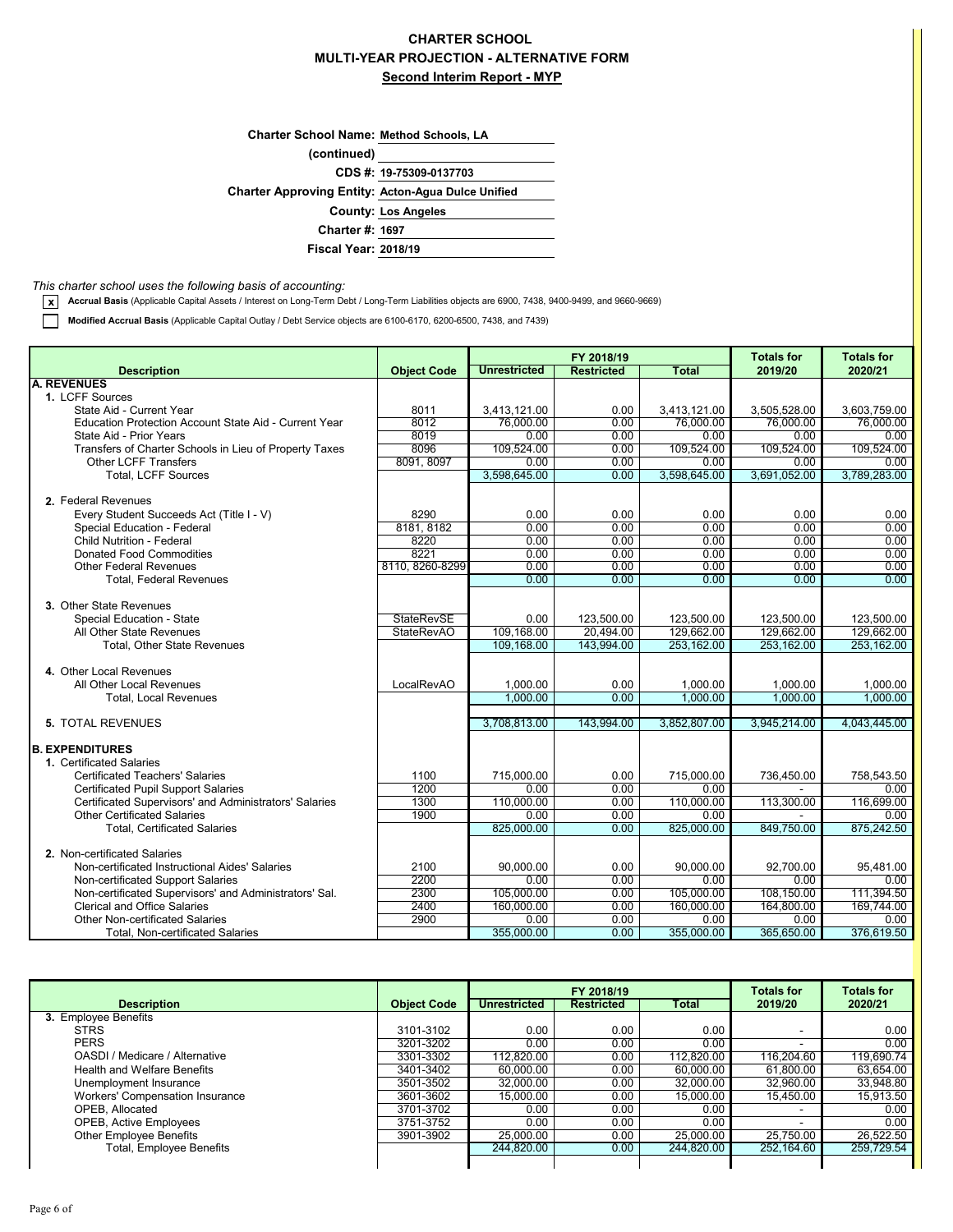| 4. Books and Supplies                                                   |             |              |            |              |              |              |
|-------------------------------------------------------------------------|-------------|--------------|------------|--------------|--------------|--------------|
| Approved Textbooks and Core Curricula Materials                         | 4100        | 298.857.00   | 0.00       | 298.857.00   | 307,822.71   | 317,057.39   |
| Books and Other Reference Materials                                     | 4200        | 25,000.00    | 0.00       | 25,000.00    | 25,750.00    | 26,522.50    |
| <b>Materials and Supplies</b>                                           | 4300        | 38,571.00    | 0.00       | 38,571.00    | 39,728.13    | 40.919.97    |
| Noncapitalized Equipment                                                | 4400        | 14.000.00    | 0.00       | 14.000.00    | 14.420.00    | 14,852.60    |
| Food                                                                    | 4700        | 0.00         | 0.00       | 0.00         | 0.00         | 0.00         |
| Total, Books and Supplies                                               |             | 376,428.00   | 0.00       | 376,428.00   | 387,720.84   | 399,352.47   |
|                                                                         |             |              |            |              |              |              |
| 5. Services and Other Operating Expenditures                            |             |              |            |              |              |              |
| <b>Subagreements for Services</b>                                       | 5100        | 0.00         | 0.00       | 0.00         | 0.00         | 0.00         |
| <b>Travel and Conferences</b>                                           | 5200        | 32,500.00    | 0.00       | 32,500.00    | 33,475.00    | 34,479.25    |
| Dues and Memberships                                                    | 5300        | 2.500.00     | 0.00       | 2.500.00     | 2.575.00     | 2.652.25     |
| Insurance                                                               | 5400        | 20,000.00    | 0.00       | 20,000.00    | 20,600.00    | 21,218.00    |
| Operations and Housekeeping Services                                    | 5500        | 10,000.00    | 0.00       | 10.000.00    | 10,300.00    | 10.609.00    |
| Rentals, Leases, Repairs, and Noncap. Improvements                      | 5600        | 155,110.00   | 0.00       | 155,110.00   | 159,763.30   | 164,556.20   |
| <b>Transfers of Direct Costs</b>                                        | 5700-5799   | 0.00         | 0.00       | 0.00         | 0.00         | 0.00         |
| Professional/Consulting Services and Operating Expend.                  | 5800        | 379,076.00   | 0.00       | 379,076.00   | 390,448.28   | 402,161.73   |
| Communications                                                          | 5900        | 31,500.00    | 0.00       | 31,500.00    | 32,445.00    | 33,418.35    |
| Total, Services and Other Operating Expenditures                        |             | 630.686.00   | 0.00       | 630.686.00   | 649,606.58   | 669,094.78   |
| 6. Capital Outlay (Obj. 6100-6170, 6200-6500 for mod. accr. basis only) |             |              |            |              |              |              |
| Land and Land Improvements                                              | 6100-6170   | 0.00         | 0.00       | 0.00         | 0.00         | 0.00         |
| Buildings and Improvements of Buildings                                 | 6200        | 0.00         | 0.00       | 0.00         | 0.00         | 0.00         |
| Books and Media for New School Libraries or Major                       |             |              |            |              |              |              |
| <b>Expansion of School Libraries</b>                                    | 6300        | 0.00         | 0.00       | 0.00         | 0.00         | 0.00         |
| Equipment                                                               | 6400        | 0.00         | 0.00       | 0.00         | 0.00         | 0.00         |
| <b>Equipment Replacement</b>                                            | 6500        | 0.00         | 0.00       | 0.00         | 0.00         | 0.00         |
| Depreciation Expense (for accrual basis only)                           | 6900        | 0.00         | 0.00       | 0.00         | 10,000.00    | 10,000.00    |
| Total, Capital Outlay                                                   |             | 0.00         | 0.00       | 0.00         | 10.000.00    | 10.000.00    |
|                                                                         |             |              |            |              |              |              |
| 7. Other Outgo                                                          |             |              |            |              |              |              |
| <b>Tuition to Other Schools</b>                                         | 7110-7143   | 0.00         | 0.00       | 0.00         | 0.00         | 0.00         |
| Transfers of Pass-through Revenues to Other LEAs                        | 7211-7213   | 0.00         | 0.00       | 0.00         | 0.00         | 0.00         |
| Transfers of Apportionments to Other LEAs - Spec. Ed.                   | 7221-7223SE | 0.00         | 0.00       | 0.00         | 261,000.00   | 261,000.00   |
| Transfers of Apportionments to Other LEAs - All Other                   | 7221-7223AO | 0.00         | 0.00       | 0.00         | 0.00         | 0.00         |
| All Other Transfers                                                     | 7280-7299   | 0.00         | 0.00       | 0.00         | 0.00         | 0.00         |
| <b>Transfers of Indirect Costs</b>                                      | 7300-7399   | 0.00         | 0.00       | 0.00         | 0.00         | 0.00         |
| Debt Service:                                                           |             |              |            |              |              |              |
| Interest                                                                | 7438        | 1,000.00     | 0.00       | 1,000.00     | 0.00         | 0.00         |
| Principal (for modified accrual basis only)                             | 7439        | 0.00         | 0.00       | 0.00         | 0.00         | 0.00         |
| Total, Other Outgo                                                      |             | 1,000.00     | 0.00       | 1,000.00     | 261,000.00   | 261,000.00   |
|                                                                         |             |              |            |              |              |              |
| 8. TOTAL EXPENDITURES                                                   |             | 2,432,934.00 | 0.00       | 2,432,934.00 | 2,775,892.02 | 2,851,038.78 |
|                                                                         |             |              |            |              |              |              |
| <b>C. EXCESS (DEFICIENCY) OF REVENUES OVER EXPEND.</b>                  |             |              |            |              |              |              |
| BEFORE OTHER FINANCING SOURCES AND USES (A5-B8)                         |             | 1.275.879.00 | 143.994.00 | 1.419.873.00 | 1.169.321.98 | 1.192.406.22 |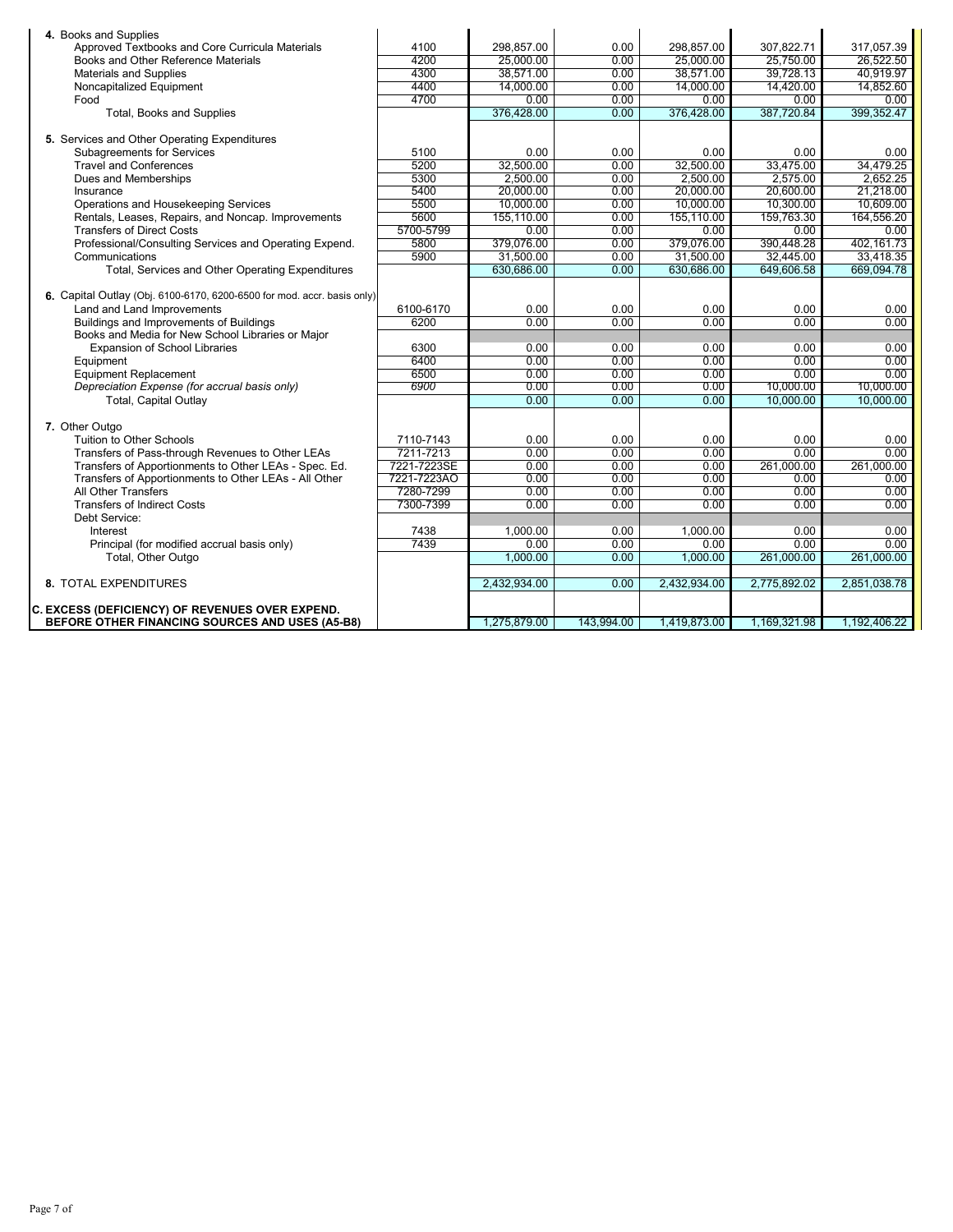|                                                               |                    |                     | FY 2018/19        |              | <b>Totals for</b> | <b>Totals for</b> |
|---------------------------------------------------------------|--------------------|---------------------|-------------------|--------------|-------------------|-------------------|
| <b>Description</b>                                            | <b>Object Code</b> | <b>Unrestricted</b> | <b>Restricted</b> | Total        | 2019/20           | 2020/21           |
| <b>D. OTHER FINANCING SOURCES / USES</b>                      |                    |                     |                   |              |                   |                   |
| 1. Other Sources                                              | 8930-8979          | 0.00                | 0.00              | 0.00         |                   |                   |
| 2. Less: Other Uses                                           | 7630-7699          | 0.00                | 0.00              | 0.00         |                   |                   |
| 3. Contributions Between Unrestricted and Restricted Accounts |                    |                     |                   |              |                   |                   |
| (must net to zero)                                            | 8980-8999          | 0.00                | 0.00              | 0.00         |                   |                   |
|                                                               |                    |                     |                   |              |                   |                   |
| 4. TOTAL OTHER FINANCING SOURCES / USES                       |                    | 0.00                | 0.00              | 0.00         | 0.00              | 0.00              |
| E. NET INCREASE (DECREASE) IN FUND BALANCE (C + D4)           |                    | 1,275,879.00        | 143,994.00        | 1,419,873.00 | 1,169,321.98      | 1,192,406.22      |
|                                                               |                    |                     |                   |              |                   |                   |
| <b>F. FUND BALANCE, RESERVES</b>                              |                    |                     |                   |              |                   |                   |
| 1. Beginning Fund Balance                                     |                    |                     |                   |              |                   |                   |
| a. As of July 1                                               | 9791               | 0.00                | 0.00              | 0.00         | 1,419,873.00      | 2,589,194.98      |
| b. Adjustments/Restatements                                   | 9793, 9795         | 0.00                | 0.00              | 0.00         |                   |                   |
| c. Adjusted Beginning Balance                                 |                    | 0.00                | 0.00              | 0.00         | 1,419,873.00      | 2,589,194.98      |
| 2. Ending Fund Balance, June 30 ( $E + F.1.c.$ )              |                    | 1,275,879.00        | 143,994.00        | 1.419.873.00 | 2.589.194.98      | 3.781.601.20      |
|                                                               |                    |                     |                   |              |                   |                   |
| Components of Ending Fund Balance:                            |                    |                     |                   |              |                   |                   |
| a. Nonspendable                                               |                    |                     |                   |              |                   |                   |
| Revolving Cash (equals object 9130)                           | 9711               | 0.00                | 0.00              | 0.00         |                   |                   |
| Stores (equals object 9320)                                   | 9712               | 0.00                | 0.00              | 0.00         |                   |                   |
| Prepaid Expenditures (equals object 9330)                     | 9713               | 0.00                | 0.00              | 0.00         |                   |                   |
| All Others                                                    | 9719               | 0.00                | 0.00              | 0.00         |                   |                   |
| b. Restricted                                                 | 9740               |                     | 143,994.00        | 143,994.00   |                   |                   |
| c. Committed                                                  |                    |                     |                   |              |                   |                   |
| <b>Stabilization Arrangements</b>                             | 9750               | 0.00                | 0.00              | 0.00         |                   |                   |
| <b>Other Commitments</b>                                      | 9760               | 0.00                | 0.00              | 0.00         |                   |                   |
| d Assigned                                                    |                    |                     |                   |              |                   |                   |
| <b>Other Assignments</b>                                      | 9780               | 0.00                | 0.00              | 0.00         |                   |                   |
| e. Unassigned/Unappropriated                                  |                    |                     |                   |              |                   |                   |
| Reserve for Economic Uncertainties                            | 9789               | 0.00                | 0.00              | 0.00         |                   |                   |
| Unassigned/Unappropriated Amount                              | 9790               | 1,275,879.00        | 0.00              | 1,275,879.00 | 2,589,194.98      | 3,781,601.20      |